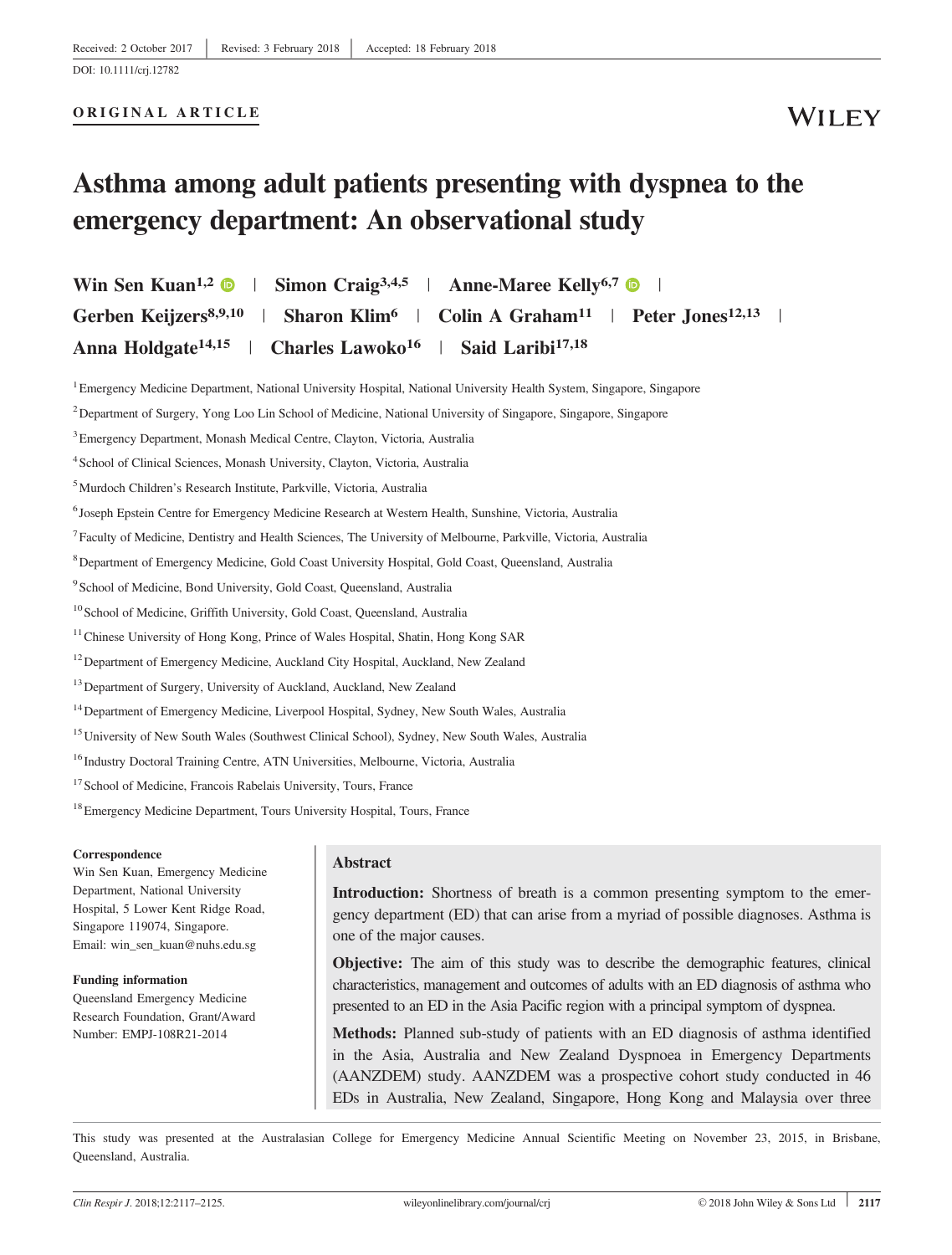72 hour periods in May, August and October 2014. Primary outcomes were patient epidemiology, clinical features, treatment and outcomes (hospital length of stay (LOS) and mortality).

Results: Of the 3044 patients with dyspnea, 387 (12.7%) patients had an ED diagnosis of asthma. The median age was 45 years, 60.1% were female, 16.1% were active or recent smokers and 30.4% arrived by ambulance. Inhaled bronchodilator therapy was initiated in 88.1% of patients, and 66.9% received both inhaled bronchodilators and systemic corticosteroids. After treatment in the ED, 65.4% were discharged. No death was reported.

Conclusion: Asthma is common among patients presenting with a principal symptom of dyspnea in the ED of the Asia Pacific region. There was a suboptimal adherence to international guidelines on investigations and treatments of acute asthma exacerbations presenting an opportunity to improve the efficiency of care.

#### **KEYWORDS**

asthma, dyspnea, emergency services, epidemiology, hospital

# 1 <sup>|</sup> INTRODUCTION

Shortness of breath is a common presenting symptom to the emergency department (ED) that can arise from a myriad of possible diagnoses.<sup>1</sup> Major etiological groups are cardiac and respiratory disease; among the latter, asthma is one of the major causes.

The World Health Organization estimates that over 235 million people suffer from asthma globally.<sup>2</sup> There is large variability in the prevalence of asthma among countries worldwide; the highest being over 20% reported in Australia.<sup>3,4</sup> Morbidity, mortality and the number of disability-adjusted life years lost due to asthma are substantial, particularly in lower income nations.<sup>5,6</sup> The incidence of asthma exacerbations varies with seasons, environmental conditions and air pollutants.<sup>7–9</sup> Frequent attendances to the ED by asthmatic patients have been associated with higher mortality.<sup>10,11</sup>

National and international guidelines recommend a number of treatments to optimize outcomes.<sup>12–14</sup> These include inhaled bronchodilators, systemic corticosteroids and targeted oxygen therapy. There is limited information on the epidemiology of asthma in the Asia Pacific region and about compliance with guideline recommended therapies.

The objective of this planned sub-study is to describe the demographics, clinical characteristics, treatment and patient outcomes of the cohort of patients who attended the ED in the Asia Pacific region with a primary symptom of dyspnea and have a subsequent ED diagnosis of asthma.

# 2 <sup>|</sup> MATERIALS AND METHODS

The methodology of this study has been published previously.15 Briefly, the Asia, Australia and New Zealand Dyspnoea in Emergency Departments (AANZDEM) study is a prospective, descriptive cohort study conducted at three time points in 46 EDs in Australia, New Zealand, Singapore, Hong Kong and Malaysia of consecutive adult patients presenting to the ED with dyspnea as a main symptom. Data were collected over three 72 hour periods (May 13–16, 2014, August 12–15, 2014, and October 14–17, 2014), which corresponded to the seasons of autumn, winter and spring in Australasia. Variables collected included demographics, comorbidities, mode of arrival, usual medications, pre-hospital treatment, initial assessment, ED investigations, treatment in the ED, ED diagnosis, disposition from the ED, in-hospital outcome and final hospital diagnosis.

This planned sub-study includes patients in the AANZ-DEM study with an ED diagnosis of asthma. The primary outcomes of interest are the epidemiology, investigations ordered, treatments given and overall outcomes of these patients. Secondary outcomes consist of geographical variations of the primary outcomes and adherence to international guidelines on asthma management. Guidelines for the initial assessment of severity of acute asthma exacerbations in adults include evaluation of symptoms, vital signs, measurement of peak expiratory flow rate and indications for blood gas and chest radiograph. Guidelines for the treatment of acute asthma encompasses indications for the provision of supplemental oxygen, steroid therapy, beta2-agonist bronchodilators, ipratropium bromide, other forms of adjunctive therapy such as intravenous magnesium sulfate and prescription of antibiotics.

Analysis was largely by descriptive statistics. Comparisons of proportions and measures of associations were done using the Chi-square or Fisher's exact test, where appropriate. Nonparametric data were compared using the Mann-Whitney  $U$  test. Data analyses were performed with IBM SPSS Statistics for Windows, Version 22.0 (IBM Corp., Armonk, New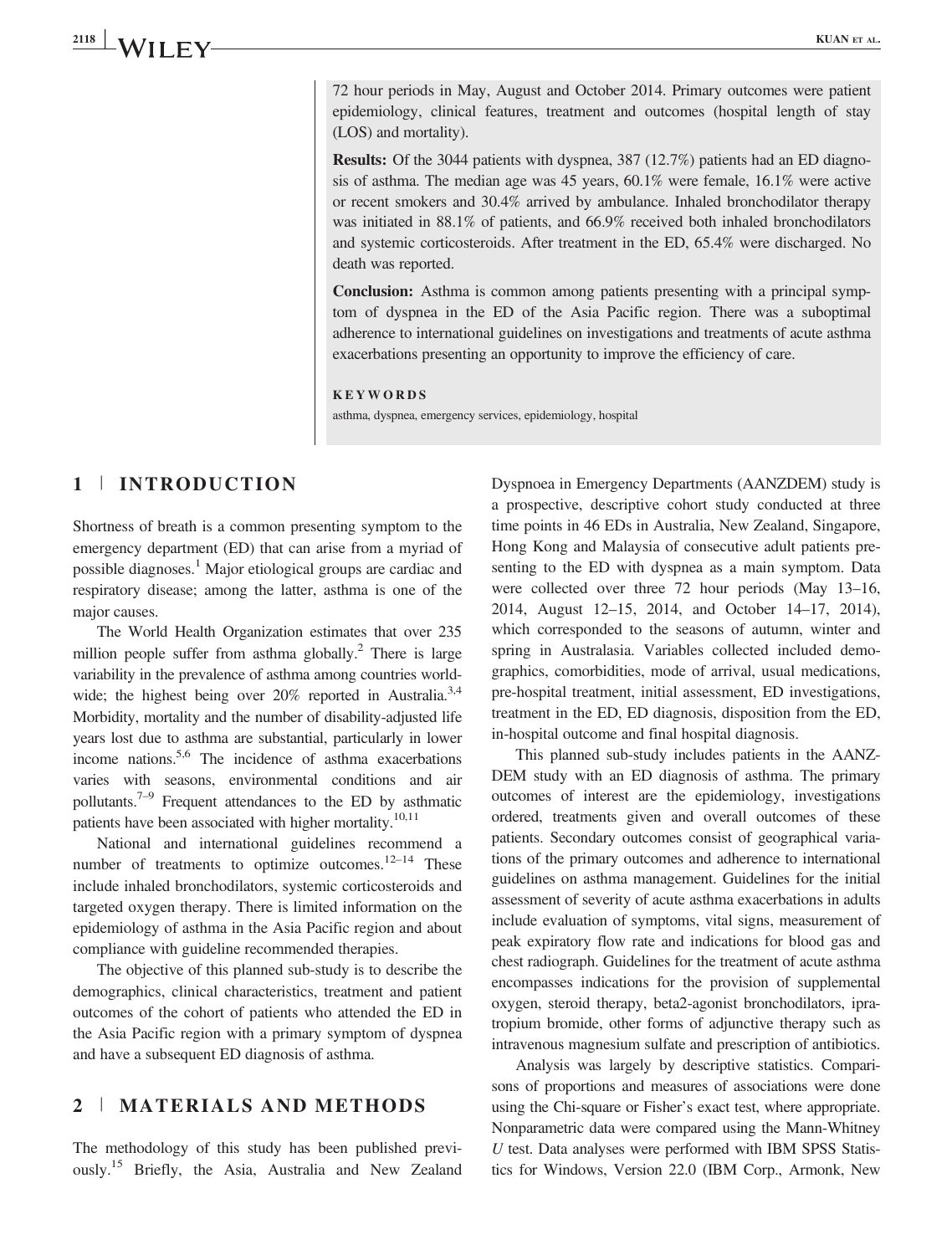York) and Analyse-it for Microsoft Excel, Version 2.20 (Analyse-it Software, Ltd., Leeds, UK). This analysis used data which was collected for studies about patients presenting to ED with dyspnea. Hence, a priori sample size calculations were not necessary. There may have been situations where the same patient presented more than once and these were not de-duplicated. However, given the large sample sizes of the groups, this matter would be expected to have minimal impact on the results presented or the outcomes of the analyses performed. Reporting of results complies with the STROBE guidelines.<sup>16</sup> It should be noted that only specific statistical tests (and hence  $P$  values) were performed and reported, in order to avoid inflating Type 1 error. Human research ethics approvals were obtained for all sites according to local requirements. Most jurisdictions did not require patient consent for data collection. Some sites in Queensland required patient consent so that part of the data is not consecutive.

# 3 <sup>|</sup> RESULTS

### 3.1 <sup>|</sup> Characteristics of study subjects

Forty-six EDs contributed data on 3044 patients with dyspnea as a presenting symptom. Thirty-three sites were in Australia, four sites were in New Zealand, four sites were in Hong Kong, three sites were in Singapore and two sites were in Malaysia. In 2014, the study sites had a combined annual ED census of 2 886 178 patients (see Acknowledgements for full list).

Three hundred eighty-seven patients had an ED diagnosis of asthma [12.7%; 95% confidence interval (CI) 11.6%- 14.0%]. Asthma cases contributed to 0.64% (387/60 059) of all ED attendances in the study periods. There was a higher incidence of asthma exacerbations among dyspneic patients in the EDs of Asian countries (171/1086, 15.7%; 95% CI 13.7%-18.1%) compared to Australia and New Zealand (216/ 1958, 11.0%; 95% CI 9.7%-12.5%).

Over 75% of patients were younger than 60 years (Table 1). There was a greater proportion of female patients with asthma in the EDs of Australia and New Zealand (ANZ) compared to South East Asia (SEA) (65.3% vs 53.2%). The overall smoking prevalence was 16.1%, again a much higher preponderance in ANZ compared to SEA (22.1% vs 8.8%). Over 90% of patients were previously diagnosed with asthma, and 6% had a concomitant history of chronic obstructive pulmonary disease. Just under one-third (30.4%) arrived to the ED by ambulance, many more in ANZ than in SEA (37.3% vs 21.7%).

#### 3.2 <sup>|</sup> Medications

Common pre-existing prescribed asthma medications are also described in Table 1 and included inhaled betasympathomimetics (74.9%), inhaled corticosteroids (46.0%),

inhaled anticholinergics (14.7%) and oral corticosteroids (13.5%). There were more patients who were on inhaled anticholinergics (16.4% vs 8.2%), inhaled corticosteroids (52.3% vs 38.0%) and oral corticosteroids (17.4% vs 8.8%) in ANZ versus SEA.

## 3.3 <sup>|</sup> Clinical features

Clinical features including physical examination findings are shown in Table 2. The majority of patients experienced between 1 and 4 days of shortness of breath before presenting to the ED. A small proportion (6.1%) had documented fever. There were 18.7% who had more severe symptoms, at best being able to only speak in phrases. Over 10% experienced severe tachypnea (respiratory rate > 30 breaths per minute). More than 80% were found to have wheeze or rhonchi during examination.

### 3.4 <sup>|</sup> Investigations

Chest radiographs were obtained in 70.4% of patients, and 23.5% had blood gas analysis (Table 2).

# 3.5 <sup>|</sup> Treatment

More than 70% did not receive any form of initial oxygen therapy in the ED (Table 3). Only one patient received noninvasive ventilation and none required endotracheal intubation. Over 88% received inhaled bronchodilator therapy and a lower proportion (69.7%) received systemic corticosteroids. Two-thirds of patients received both inhaled bronchodilators and systemic corticosteroids. More patients were prescribed antibiotics for their asthma exacerbation in ANZ compared to SEA (30.5% vs 14.0%).

#### 3.6 <sup>|</sup> Outcomes

Almost two-thirds were discharged from the ED, including those who were managed in an ED observation unit (Table 3). Eleven (2.8%) patients required admission to the intensive care unit and there were no deaths reported in our cohort. Among those who required admission to the hospital wards, the median length of stay was 4 days (interquartile range 3–6 days). Of those patients admitted to hospital with asthma, asthma was confirmed as the final primary diagnosis in 84% with lower respiratory tract infection (9%) and chronic obstructive pulmonary disease (7%) being the alternative primary diagnoses.

# 4 <sup>|</sup> DISCUSSION

Our study shows that asthma is a relatively common diagnosis encountered in adult patients presenting with dyspnea to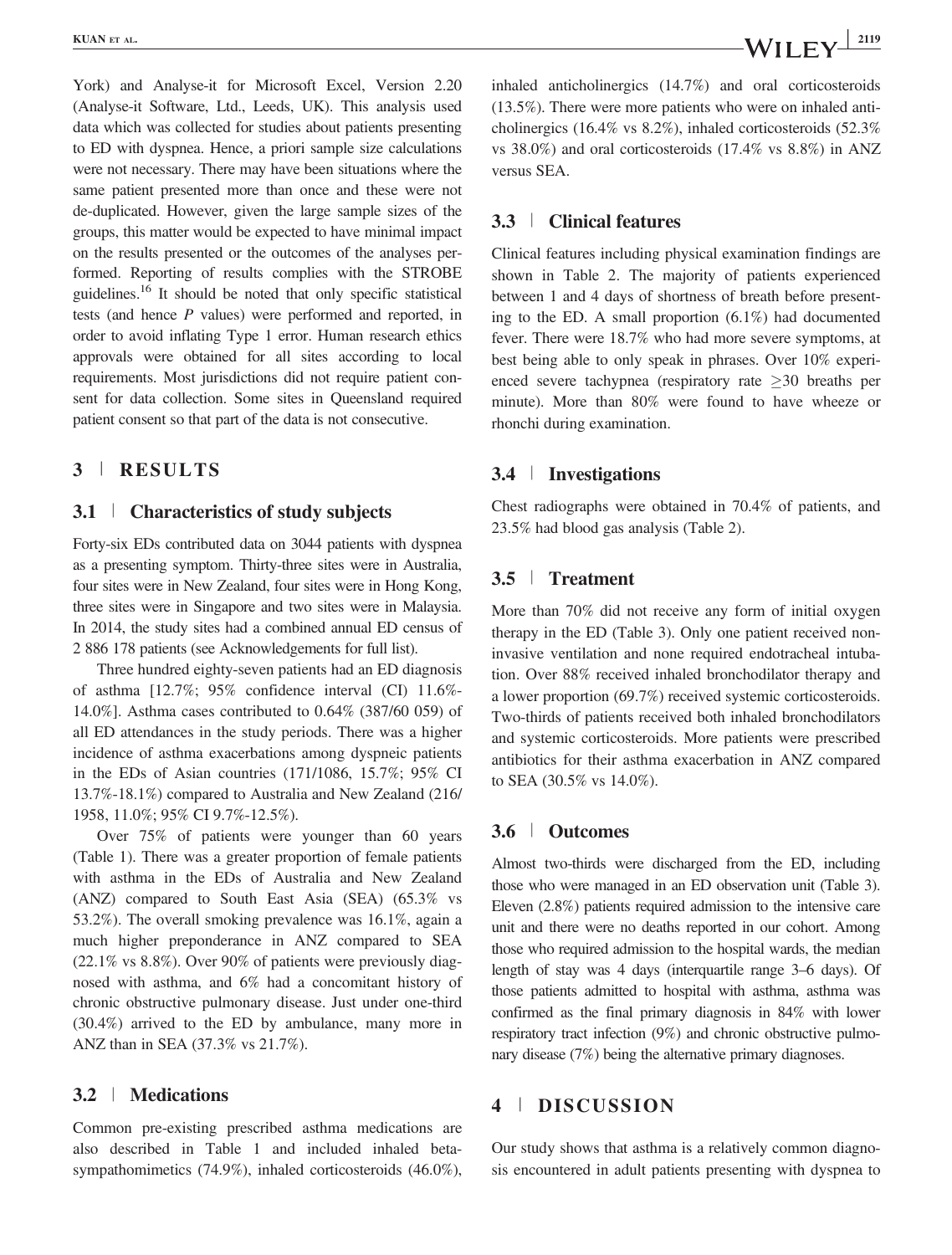# $\frac{2120 \text{ }}{\text{WII}}$  if  $\text{FV}$  and the contract of the contract of the contract of the contract of the contract of the contract of the contract of the contract of the contract of the contract of the contract of the contr

| <b>Variable</b>                                                                                                                                                                                                                                                                      | Total population $(N = 387)$ Missing data                                                                                                                                                                                              |                                                                                                            | $ANZ (n = 216)$                                                                                                                                                                                                                    | SEA $(n = 171)$                                                                                                                                                                                                                  |
|--------------------------------------------------------------------------------------------------------------------------------------------------------------------------------------------------------------------------------------------------------------------------------------|----------------------------------------------------------------------------------------------------------------------------------------------------------------------------------------------------------------------------------------|------------------------------------------------------------------------------------------------------------|------------------------------------------------------------------------------------------------------------------------------------------------------------------------------------------------------------------------------------|----------------------------------------------------------------------------------------------------------------------------------------------------------------------------------------------------------------------------------|
| Age (years), median (IQR)                                                                                                                                                                                                                                                            | $45(31-60)$                                                                                                                                                                                                                            | $1$ (SEA)                                                                                                  | $44(31-59)$                                                                                                                                                                                                                        | 48 $(29-60)$                                                                                                                                                                                                                     |
| Age group (years), $n$ (%; 95% CI)<br>$18 - 40$<br>$41 - 60$<br>$61 - 75$<br>>75                                                                                                                                                                                                     | $159(41.1; 36.2 - 46.2)$<br>$136(35.1; 30.4 - 40.2)$<br>55 (14.2; 11.0-18.2)<br>$36(9.3; 6.7-12.8)$                                                                                                                                    | $1$ (SEA)                                                                                                  | 91 $(42.1; 35.5-49.0)$<br>76 (35.2; 28.9–42.0)<br>31(14.4; 10.1–19.9)<br>$18(8.3; 5.2-13.1)$                                                                                                                                       | 68 (39.8; 32.5–47.6)<br>$60$ (35.1; 28.1–42.8)<br>24 (14.0; 9.4–20.4)<br>$18(10.5; 6.5-16.4)$                                                                                                                                    |
| Female gender, $n$ (%; 95% CI)                                                                                                                                                                                                                                                       | $232(60.1; 55.0 - 65.0)$                                                                                                                                                                                                               | $1$ (SEA)                                                                                                  | $141 (65.3; 58.5 - 71.5)$                                                                                                                                                                                                          | $91(53.5; 45.8 - 61.2)$                                                                                                                                                                                                          |
| Co-morbidities, $n$ (%; 95% CI)<br>Previous diagnosis of asthma<br>Active or recent smoker<br>Chronic obstructive pulmonary disease<br>Cardiac failure<br>Diabetes mellitus<br>Dyslipidemia<br>Hypertension<br>Ischemic heart disease<br>Pulmonary embolism<br>Chronic renal disease | 351 (90.9; 87.5–93.5)<br>$62$ (16.1; 12.7–20.3)<br>$23(6.0; 3.9-9.0)$<br>$8(2.1; 1.0-4.2)$<br>$46$ (12.0; 9.0–15.8)<br>$61$ (15.9; 12.5–20.0)<br>92 (24.0; 19.8-28.6)<br>$24(6.3; 4.1-9.3)$<br>$9(2.3; 1.2-4.6)$<br>$13(3.4; 1.9-5.9)$ | 1 (ANZ)<br>3 (ANZ)<br>3 (ANZ)<br>3 (ANZ)<br>3 (ANZ)<br>3 (ANZ)<br>3 (ANZ)<br>3 (ANZ)<br>3 (ANZ)<br>3 (ANZ) | 195 (90.7; 85.8–94.1)<br>$47(22.1; 16.8-28.4)$<br>$16$ (7.5; 4.5–12.1)<br>$5(2.3; 0.9-5.7)$<br>27(12.7; 8.7–18.1)<br>$29(13.6; 9.5-19.1)$<br>48 (22.5; 17.2-28.9)<br>$14(6.6; 3.8-11.0)$<br>$9(4.2; 2.1-8.1)$<br>$9(4.2; 2.1-8.1)$ | 156 (91.2; 85.7–94.8)<br>$15(8.8; 5.2 - 14.3)$<br>$7(4.1; 1.8-8.6)$<br>$3(1.8; 0.5-5.4)$<br>$19(11.1; 6.7-17.0)$<br>32 (18.7; 13.3-25.5)<br>44 (25.7; 19.5-33.1)<br>$10(5.8; 3.0-10.8)$<br>$0(0; 0.0-2.7)$<br>$4$ (2.3; 0.8-6.3) |
| Usual medications, $n$ (%; 95% CI)<br>Inhaled beta-sympathomimetics<br>Inhaled anticholinergics<br>Inhaled corticosteroids<br>Oral corticosteroids<br>Leukotriene receptor antagonists<br>Methylxanthines<br>Home oxygen                                                             | 289 (74.9; 70.2–79.1)<br>49 $(12.7; 9.7-16.6)$<br>$177(46.0; 40.9 - 51.1)$<br>$52$ (13.5; 10.4-17.5)<br>$18$ (4.7; 2.9-7.5)<br>$11(2.9; 1.5-5.2)$<br>$4(1.0; 0.3-2.8)$                                                                 | 1 (ANZ)<br>2 (ANZ)<br>2 (ANZ)<br>3 (ANZ)<br>$3$ (ANZ)<br>3 (ANZ)<br>3 (ANZ)                                | 167 (77.7; 71.4–82.9)<br>35 (16.4; 11.8–22.2)<br>112(52.3; 45.4–59.2)<br>37 (17.4; 12.7-23.3)<br>$8$ $(3.8; 1.8-7.5)$<br>$3(1.4; 0.4-4.4)$<br>$3(1.4; 0.4-4.4)$                                                                    | $122(71.3; 63.9 - 77.9)$<br>$14(8.2; 4.7-13.6)$<br>$65$ (38.0; 30.8–45.8)<br>$15(8.8; 5.2-14.3)$<br>$10(5.8; 3.0-10.8)$<br>$8(4.7; 2.2 - 9.3)$<br>$1(0.6; 0.0-3.7)$                                                              |
| Arrival by ambulance, $n$ (%; 95% CI)                                                                                                                                                                                                                                                | 115 (30.4; 25.9–35.4)                                                                                                                                                                                                                  | 9 (4 ANZ, 5 SEA)                                                                                           | 79 (37.3; 30.8–44.2)                                                                                                                                                                                                               | 36 (21.7; 15.8–28.9)                                                                                                                                                                                                             |

Abbreviations: ANZ, Australia and New Zealand; IQR, interquartile range; SEA, South East Asia and Hong Kong.

the ED in the Asia Pacific region, accounting for a higher proportion of cases in SEA compared to ANZ. We also found that compliance with guideline recommended investigations and treatments were suboptimal, from high utilization of chest radiographs and blood gas analyses, and increased proportion of inhaled ipratropium bromide administration and prescription of antibiotics, respectively. The results of this study could be a useful baseline reference for which future ED studies on asthma in the region could be based upon after education and promulgation of management guidelines and recommendations. $12-14$ 

Over the last 25 years, the epidemiology of asthma exacerbations has changed to one of the decline in hospitalization rates postulated to be due to increased use of asthma control medications, lower tendency for clinicians to admit patients and administrative incentives in certain countries to reduce hospital admission.<sup>17</sup> However, the disposition of patients presenting to the ED in our study is somewhat dissimilar to those previously published in North America.<sup>18</sup> The proportion of patients admitted to the hospital ward was much higher in our cohort  $(31.5\% \text{ vs } 7.0\%).$ <sup>18</sup> We surmise that the reasons could include higher severity of asthma exacerbations in the region. Our rationale for this is the high proportion of patients who arrived to the ED by ambulance (30.4%) (Table 1); the frequency of signs suggestive of severe disease [difficulty speaking (18.7%) and high respiratory rate (10.9%)] (Table 2) and the prolonged median length of stay of 4 days for admitted patients (Table 3). Another explanation could be how the different populations use the ED. In Australasia, there is ready access to primary health care that is affordable. Patients with less severe disease may have sought care there rather than the ED.

The Global Initiative for Asthma,<sup>12</sup> Australian Asthma Handbook<sup>13</sup> and British Thoracic Society<sup>14</sup> provide guidelines for the management of asthma in acute care settings such as the ED. The guidelines include assessment, treatment, review of response and discharge planning of asthma exacerbations. Supplemental controlled low flow oxygen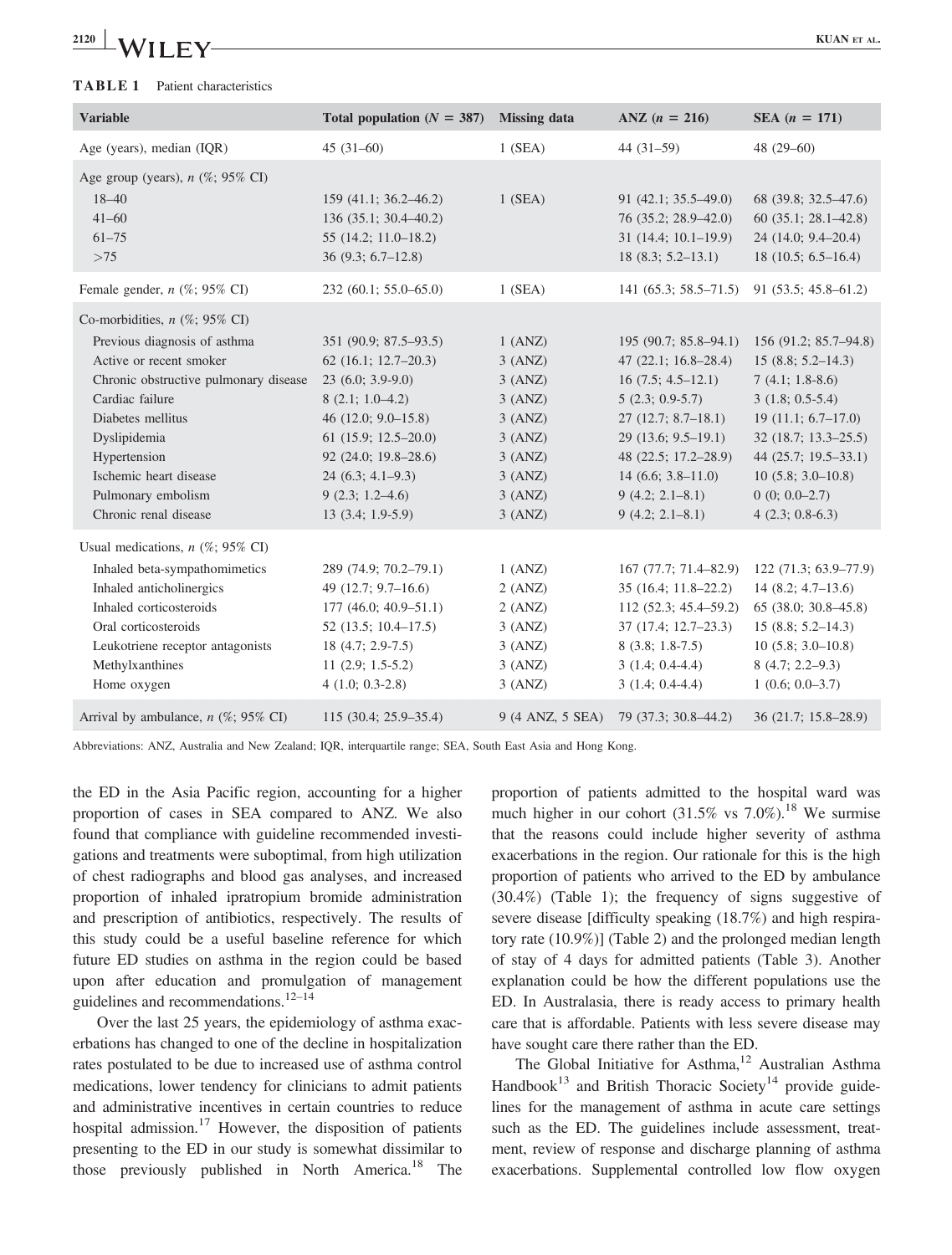#### TABLE 2 Clinical features and investigations

| <b>Variable</b>                                                                                                                                             | Result ( $N = 387$ )                                                                                                                     | <b>Missing data</b> |
|-------------------------------------------------------------------------------------------------------------------------------------------------------------|------------------------------------------------------------------------------------------------------------------------------------------|---------------------|
| Duration of symptoms (days), median (IQR)                                                                                                                   | $2(1-4)$                                                                                                                                 | 8                   |
| Ability to speak, $n$ (%; 95% CI)<br>Unable<br>Phrases<br>Sentences<br>Normal                                                                               | $12$ $(3.8; 2.1 - 6.7)$<br>47 (14.9; 11.3-19.5)<br>118 (37.5; 32.1-43.1)<br>138 (43.8; 38.3-49.5)                                        | 72                  |
| Pulse rate (beats per minute), median (IQR)<br>Pulse rate $\geq$ 120, <i>n</i> (%; 95% CI)                                                                  | 99 (86-110)<br>53 (13.9; 10.7-17.9)                                                                                                      | $\tau$              |
| Respiratory rate (breaths per minute), median (IQR)<br>Respiratory rate > 30, <i>n</i> (%; 95% CI)                                                          | $22(20-25)$<br>41 $(10.9; 8.0-14.6)$                                                                                                     | 11                  |
| Systolic blood pressure (mm Hg), median (IQR)<br>Systolic blood pressure <100 mm Hg, $n$ (%)                                                                | 133 (120-147)<br>$10(2.7; 1.4-5.0)$                                                                                                      | 13                  |
| Temperature <35°C or $\geq$ 38.5°C, <i>n</i> (%; 95% CI)                                                                                                    | 21(5.6; 3.6–8.6)                                                                                                                         | 13                  |
| Oxygen saturation on room air $(\%)$ , <i>n</i> $(\%$ ; 95% CI)<br>$<$ 94%<br>$<90\%$                                                                       | 59 (17.0; 13.3–21.5)<br>$21(6.1; 3.9-9.3)$                                                                                               | 40 <sup>a</sup>     |
| Findings on auscultation, $n$ (%; 95% CI)<br>Wheeze<br>Widespread rhonchi<br>Normal<br>Local rhonchi/bronchial breathing<br>Basal rales<br>Widespread rales | 216 (57.1; 52.0–61.2)<br>72 (19.1; 15.3-23.5)<br>63 (16.7; 13.1-20.9)<br>$16$ (4.2; 2.5–6.9)<br>$9(2.4; 1.2 - 4.6)$<br>$2(0.5; 0.1-2.1)$ | 9                   |
| White cell count >15.0 $\times$ 10 <sup>9</sup> /L, <i>n</i> (%; 95% CI)                                                                                    | $31$ (13.3; 9.4–18.5)                                                                                                                    | 154                 |
| Blood gas taken (venous or arterial), $n$ (%; 95% CI)<br>$pCO2 > 50$ mm Hg<br>pH <7.3                                                                       | 91 (23.5; 19.34-28.1)<br>$4(1.0; 0.3-2.8)$<br>$8(2.1; 1.0-4.2)$                                                                          | $\boldsymbol{0}$    |
| Imaging, $n$ (%; 95% CI)<br>Chest X-ray<br>Ventilation perfusion scan or CTPA<br>Lung ultrasound                                                            | 272 (70.5; 65.6-74.9)<br>$1(0.3; 0.0-1.7)$<br>$1(0.3; 0.0-1.7)$                                                                          | $\mathbf{1}$        |

Abbreviation: CTPA, computed tomography pulmonary angiography.

<sup>a</sup>Of these 40 patients, 36 patients were on supplemental oxygen at initial oxygen saturation reading.

therapy is recommended to maintain saturation at 93%-95%. The majority of patients in our cohort (70.8%) did not receive any supplemental oxygen and only a small proportion received untitrated supplemental oxygen via face mask (11.9%) and nonrebreather mask (1.8%). We were unable to determine whether the target oxygen saturations were met due to lack of data collected after initiation of oxygen therapy.

Inhaled short-acting beta2-agonists and systemic corticosteroids are both mainstays of management for acute asthma exacerbations. Furthermore, there is strong evidence that systemic corticosteroids hasten the resolution of exacerbations and prevent relapses.<sup>19</sup> In spite of this, a less than optimal 66.8% of patients received both forms of therapy in our study, suggesting room for improvement in efficiency of asthma care with regard to compliance to guidelines.

Slightly over half (55.8%) of patients with asthma exacerbations in this study received inhaled anticholinergic therapy during their ED visit. Current guidelines by the Expert Panel of the National Asthma Education and Prevention Program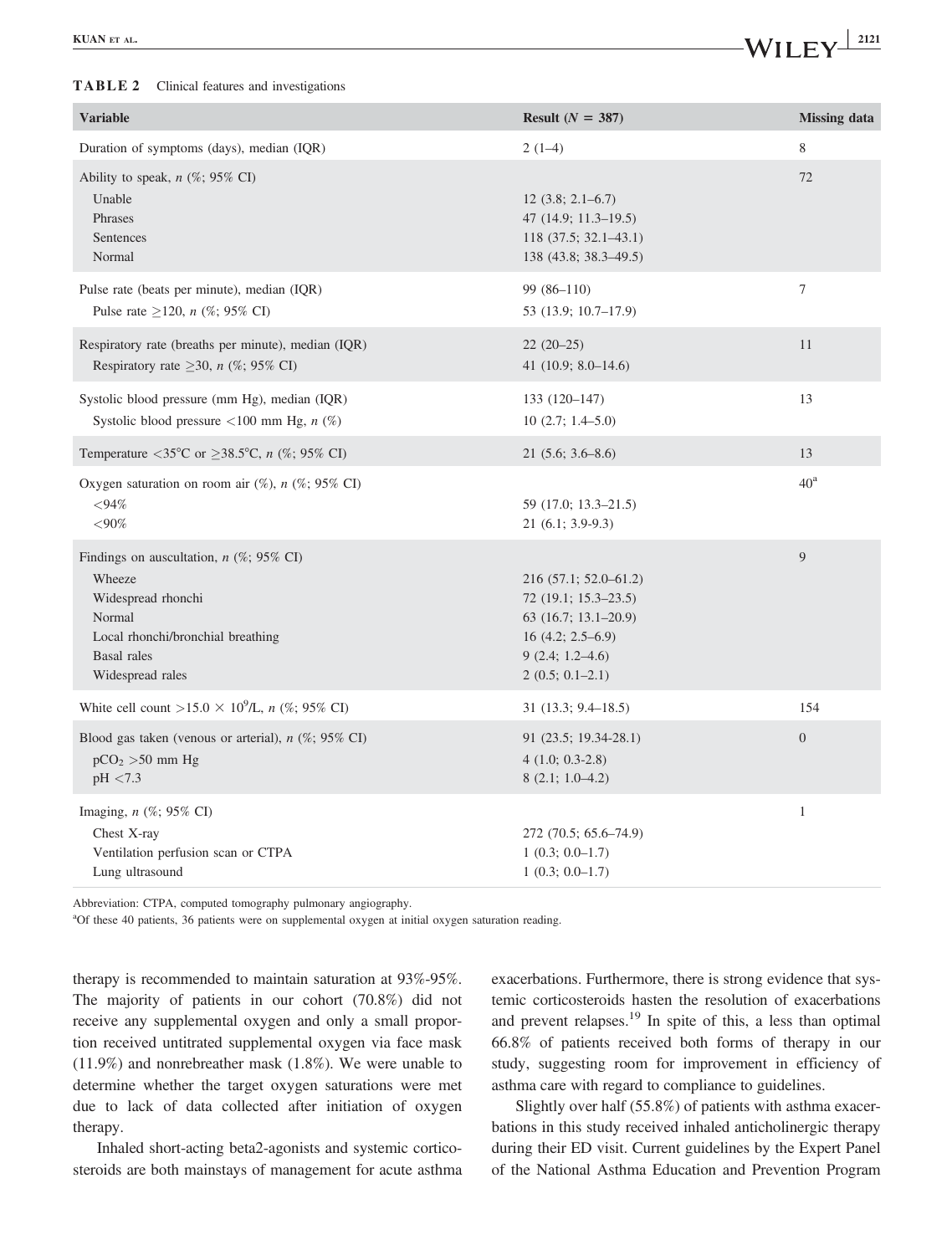# $\frac{2122 \text{ }}{\text{WII}}$  if  $\text{FV}$  and the contract of the contract of the contract of the contract of the contract of the contract of the contract of the contract of the contract of the contract of the contract of the contr

#### TABLE 3 Treatment and outcome

| <b>Variable</b>                                                     | <b>Total population</b><br>$(N = 387)$ | <b>Missing</b><br>data | $ANZ (n = 216)$           | SEA $(n = 171)$       |
|---------------------------------------------------------------------|----------------------------------------|------------------------|---------------------------|-----------------------|
| Oxygen therapy                                                      |                                        |                        |                           |                       |
| Initial oxygen therapy, $n$ (%; 95% CI)                             |                                        | $\theta$               |                           |                       |
| None                                                                | 274 (70.8; 66.0–75.2)                  |                        | $153(70.8; 64.2 - 76.7)$  | 121 (70.8; 63.2–77.3) |
| Face mask                                                           | 46 (11.9; 8.9-15.6)                    |                        | 39 (18.1; 13.3-24.0)      | $7(4.1; 1.8-8.6)$     |
| Venturi-type system                                                 | $4(1.0; 0.3-2.8)$                      |                        | $2(0.9; 0.2 - 3.7)$       | 2(1.2; 0.2–4.6)       |
| Non-rebreather mask                                                 | $7(1.8; 0.8-3.9)$                      |                        | $5(2.3; 0.9-0.6)$         | $2(1.2; 0.2 - 4.6)$   |
| Low flow nasal cannula                                              | $25(6.5; 4.3-9.5)$                     |                        | $14(6.5; 3.7-10.9)$       | 11(6.4; 3.4–11.5)     |
| Noninvasive ventilation                                             | $1(0.3; 0.0-1.7)$                      |                        | $1(0.5; 0.0-3.0)$         | $0(0.0-2.7)$          |
| Oxygen given but mode unknown                                       | $30(7.8; 5.4-1.1)$                     |                        | $2(0.9; 0.2 - 3.7)$       | 28 (16.4; 11.3-23.0)  |
| Oxygenation mode used at any time                                   |                                        | $\boldsymbol{0}$       |                           |                       |
| in ED, n (%; 95% CI)                                                |                                        |                        |                           |                       |
| High-flow nasal cannula                                             | $4(1.0; 0.3-2.8)$                      |                        | $1(0.5; 0.0-3.0)$         | $3(1.8; 0.5-5.4)$     |
| Noninvasive ventilation                                             | $8(2.1; 1.0-4.2)$                      |                        | $6(2.8; 1.1-6.2)$         | 2(1.2; 0.2–4.6)       |
| Mechanical ventilation                                              | $0(0; 0.0-1.2)$                        |                        | $0(0; 0.0-2.2)$           | $0(0; 0.0-2.8)$       |
| Pharmacotherapy, n (%; 95% CI)                                      |                                        |                        |                           |                       |
| Inhaled beta sympathomimetic                                        | 339 (87.8; 84.0–90.8)                  | 1 (ANZ)                | 183 (85.1; 79.5–89.5)     | 156 (91.2; 85.7–94.8) |
| Inhaled anticholinergic agent                                       | 215(55.8; 50.7–60.9)                   | 2 (ANZ)                | $124(57.9; 51.0 - 64.6)$  | $91(53.2; 45.5-60.8)$ |
| Inhaled bronchodilator (beta-sympathomimetic<br>or anticholinergic) | 340 (87.8; 84.1-90.9)                  | $\overline{0}$         | 184 (85.2; 79.6–89.5)     | 156 (91.2; 85.7–94.8) |
| Oral corticosteroid                                                 | 208 (53.9; 48.8–58.9)                  | 1 (ANZ)                | $124(57.7; 50.8 - 64.3)$  | 84 (49.1; 41.4–56.8)  |
| Intravenous corticosteroid                                          | $77(20.1; 16.2-24.5)$                  | 3 (ANZ)                | 43 (20.2; $15.1 - 26.3$ ) | 34 (19.9; 14.3-26.8)  |
| Systemic corticosteroid (oral or IV)                                | 268 (69.4; 64.5-73.9)                  | 1 (ANZ)                | 152 (70.7; 64.1-76.6)     | 116(67.8; 60.2–74.7)  |
| Antibiotic                                                          | 89 (23.2; 19.1–27.8)                   | $3$ (ANZ)              | $65$ (30.5; 24.5–37.3)    | $24(14.0; 9.4-20.4)$  |
| Both inhaled bronchodilators and                                    | 258 (66.8; 61.9–71.5)                  | 1 (ANZ)                | $144(67.0; 60.2-73.1)$    | 114 (66.7; 59.0–73.6) |
| systemic corticosteroids                                            |                                        |                        |                           |                       |
| Outcome                                                             |                                        |                        |                           |                       |
| Disposition, $n$ (%; 95% CI)                                        |                                        | $\mathbf{0}$           |                           |                       |
| Home (including via an ED observation unit)                         | 253 (65.4; 60.4–70.1)                  |                        | $130(60.2; 53.3 - 66.7)$  | 123 (71.9; 64.8–78.1) |
| Inpatient ward (excluding ICU)                                      | $122$ (31.5; 27.0–36.4)                |                        | 76 (35.2; 28.9–42.0)      | 46 (26.9; 20.6–34.3)  |
| ICU                                                                 | $11(2.8; 1.5-5.2)$                     |                        | $9(4.2; 2.1 - 8.0)$       | $2(1.2; 0.2 - 4.6)$   |
| Transfer                                                            | $1(0.3; 0.0-1.7)$                      |                        | $1(0.5; 0.0-3.0)$         | $0(0; 0.0-2.7)$       |
| Death in ED                                                         | $0(0; 0.0-1.2)$                        |                        | $0(0; 0.0-2.2)$           | $0(0; 0.0-2.7)$       |
| In-hospital mortality                                               | $0(0; 0.0-1.2)$                        |                        | $0(0; 0.0-2.2)$           | $0(0; 0.0-2.7)$       |
| Length of stay for admitted patients (days),<br>median (IQR)        | $4(3-6)$                               | $1$ (SEA)              | $4(3-5)$                  | $4(3-6)$              |

Abbreviations: ANZ, Australia and New Zealand; IQR, interquartile range; SEA, South East Asia and Hong Kong.

recommend inhaled ipratropium be used for patients with severe exacerbations in the  $ED<sup>20</sup>$  We were unable to collect data on structured severity assessment as different sites used different methods, but if the admission rate of approximately 30% is taken as a proxy for more severe disease, it would appear that there was a disproportionately higher use of inhaled anticholinergics for the milder forms of asthma exacerbations in our cohort.

Chest radiographs and blood gas measurements are not routinely recommended for adults with asthma exacerbations unless patients are not responding to initial therapy or are deteriorating.<sup>12,14</sup> In our study, 70.4% of patients had a chest radiograph done. Previous studies reported only about 2% abnormal findings from chest radiographs among acute asthmatics in the  $ED.^{21,22}$  Similarly, 23.5% of patients had blood gas analysis, but only 2.8% were eventually admitted to the intensive care unit. Reasons for the overuse of chest radiographs are unclear but may represent habit or a lack of awareness of the evidence and guideline recommendations. We reported data on blood gas analysis but did not differentiate between arterial and venous analyses. It is possible that clinicians used a venous blood gas analysis to screen for hypercarbia in patients where there was clinical concern of severe disease.<sup>23</sup>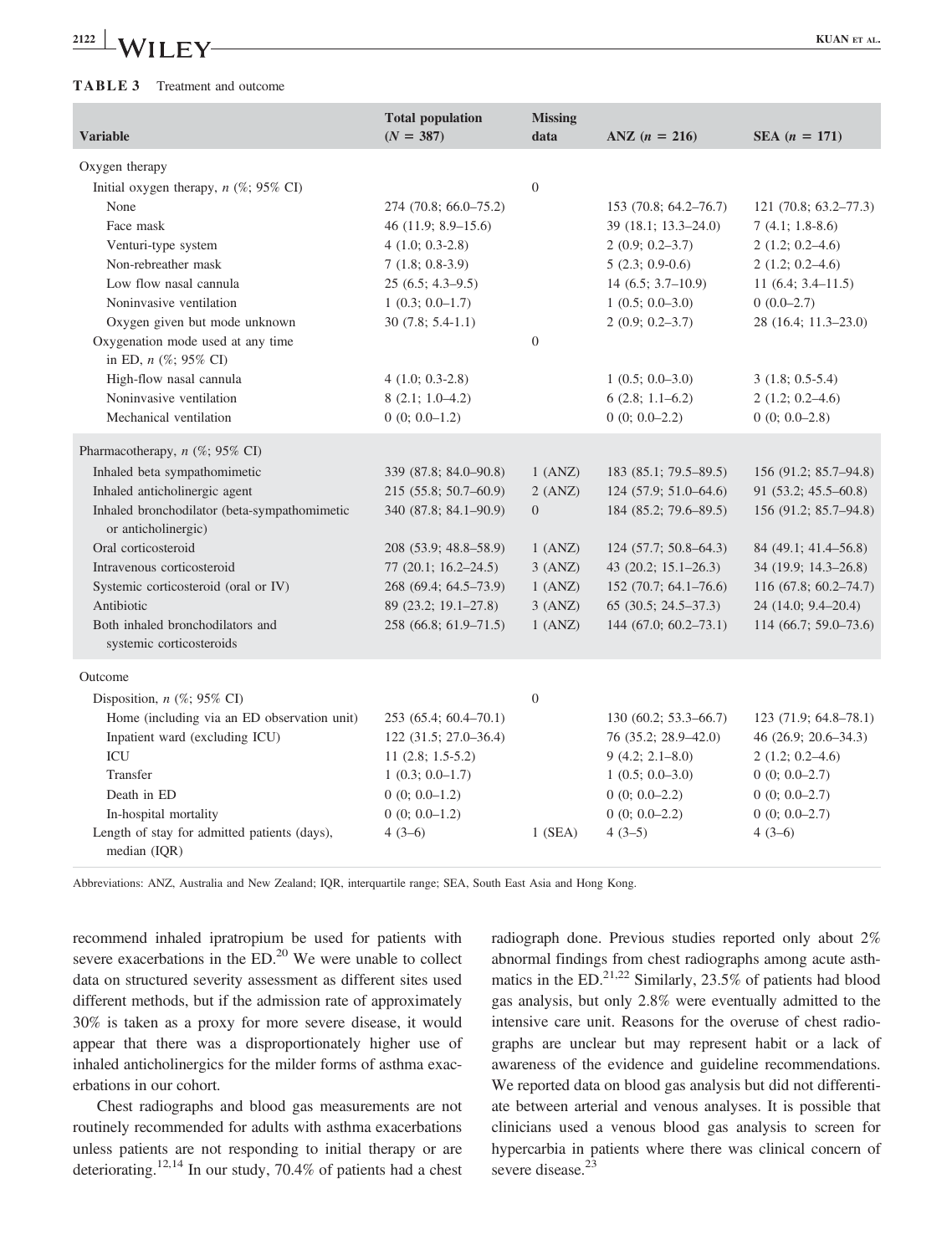Many factors can trigger an asthma exacerbation. Most respiratory infections that trigger the exacerbation are viral in origin. Hence, routine use of empiric antibiotic therapy is not recommended.<sup>12,14,24,25</sup> Despite this, there was a high proportion (23.2%) of antibiotic usage in our study, even though symptoms and signs of bacterial infection were lacking. Inappropriate use of antibiotics has driven the rapid increase in antibiotic resistance and compounded by the dearth of new antibiotics in the pipeline, a postantibiotic era is looming.<sup>26</sup>

While lack of knowledge may be a contributor to failures to comply with guideline-recommended investigation and treatment, it is more likely that the major reason is human error with contributing factors such as time constraints in ED, distraction and competing patient priorities as several patients are being processed by a doctor at any given time, imperfect memory and cognitive overload. High staff turnover makes it difficult to ensure that all staff are educated in clinical rationale for investigation and treatment and guideline recommendations for all conditions encountered in the ED. One approach suggested to address deficits in care provided includes the introduction of an asthma proforma or checklist. An alternative approach would be the use of clinical informatics systems such as computer-assisted decision support, which has been proven to improve patient safety and has been recommended by the US Agency for Healthcare Research and Quality.<sup>27</sup> This can range from simple reminder systems to monitor-based color-coded guideline compliance visual alerts.

Our study has several limitations that should be considered when interpreting our results. First, the results may not be generalizable to other regions outside of South East Asia and Australasia as health care access and affordability, particularly to the ED, may differ. Second, asthma as a diagnosis was based on the treating ED clinician's judgment. Although potentially subject to error in part related to incomplete information and investigations, this represents the 'real world' practice in EDs. Determination of patients who required guideline recommendations in the management of their acute asthma exacerbations were not individually detailed, which could have blunted the ascertainment of compliance to guidelines. Third, the severities of asthma exacerbations were not explicitly measured. Helpful information on asthma phenotype through information on history of chronicity, differentiation between short- and long-acting bronchodilator use, utilization of combination treatment of inhaled corticosteroids and long-acting bronchodilators and frequency of exacerbations were not collected. It would have been useful to have had information on other investigations and treatment modalities, such as peak flow measurements and spirometry, but these are inconsistently performed in ED.<sup>28</sup> We did not have data on intravenous administration of magnesium sulfate to better assess compliance to international guidelines for patients with severe asthma.

# 5 <sup>|</sup> CONCLUSIONS

In conclusion, this study on patients with asthma provides a unique understanding of regional variation in demographics, investigations and treatment in a cohort of patients from EDs in the Asia Pacific region. There was seemingly suboptimal adherence to international guidelines on investigations and treatments, which alerts us to an opportunity to improve efficiency of care.

#### ACKNOWLEDGMENTS

The members of the AANZDEM Steering Committee are as follows: Anne-Maree Kelly (Chair), Gerben Keijzers (Vicechair and Queensland), Simon Craig (Victoria), Colin Graham (Hong Kong), Anna Holdgate (NSW), Peter Jones (New Zealand), Win Sen Kuan (Singapore) and Said Laribi (France). The members of the AANZDEM Study Group (includes all hospitals that expressed interest in participation, identified a project lead and had ethics approval) are as follows: Richard McNulty (Blacktown and Mt Druitt Hospitals NSW), David Lord Cowell (Dubbo Hospital NSW), Anna Holdgate and Nitin Jain (Liverpool Hospital NSW), Tracey de Villecourt (Nepean Hospital NSW), Kendall Lee (Port Macquarie Hospital NSW), Dane Chalkley (Royal Prince Alfred Hospital NSW), Lydia Lozzi (Royal North Shore Hospital NSW), Stephen Asha (St George Hospital NSW), Martin Duffy (St Vincent's Hospital Sydney NSW), Gina Watkins (Sutherland Hospital NSW), David Rosengren (Greenslopes Private Hospital QLD), Jae Thone (Gold Coast Hospital QLD), Shane Martin (Ipswich Hospital QLD), Ulrich Orda (Mt Isa Hospital QLD), Ogilvie Thom (Nambour Hospital QLD), Frances Kinnear and Michael Watson (Prince Charles Hospital QLD), Rob Eley (Princess Alexandra Hospital QLD), Alison Ryan (Queen Elizabeth II Jubilee Hospital QLD), Douglas Morel (Redcliffe Hospital QLD), Jeremy Furyk (Townsville Hospital QLD), Richard Smith (Bendigo Hospital VIC), Michelle Grummisch (Box Hill Hospital VIC), Robert Meek (Dandenong Hospital VIC), Pamela Rosengarten (Frankston Hospital VIC), Barry Chan and Helen Haythorne (Knox Private Hospital VIC), Peter Archer (Maroondah Hospital VIC), Simon Craig and Kathryn Wilson (Monash Medical Centre VIC), Jonathan Knott (Royal Melbourne Hospital VIC), Peter Ritchie (Sunshine Hospital VIC), Michael Bryant (Footscray Hospital VIC), Stephen MacDonald (Armadale Hospital WA), Mlungisi Mahlangu (Peel Health WA), Peter Jones (Auckland City Hospital New Zealand), Michael Scott (Hutt Valley Hospital New Zealand), Thomas Cheri (Palmerston North Hospital New Zealand), Mai Nguyen (Wellington Regional Hospital New Zealand), Colin Graham and Melvin Chor (Prince of Wales Hospital Hong Kong), Chi Pang Wong and Tai Wai Wong (Pamela Youde Nethersole Eastern Hospital Hong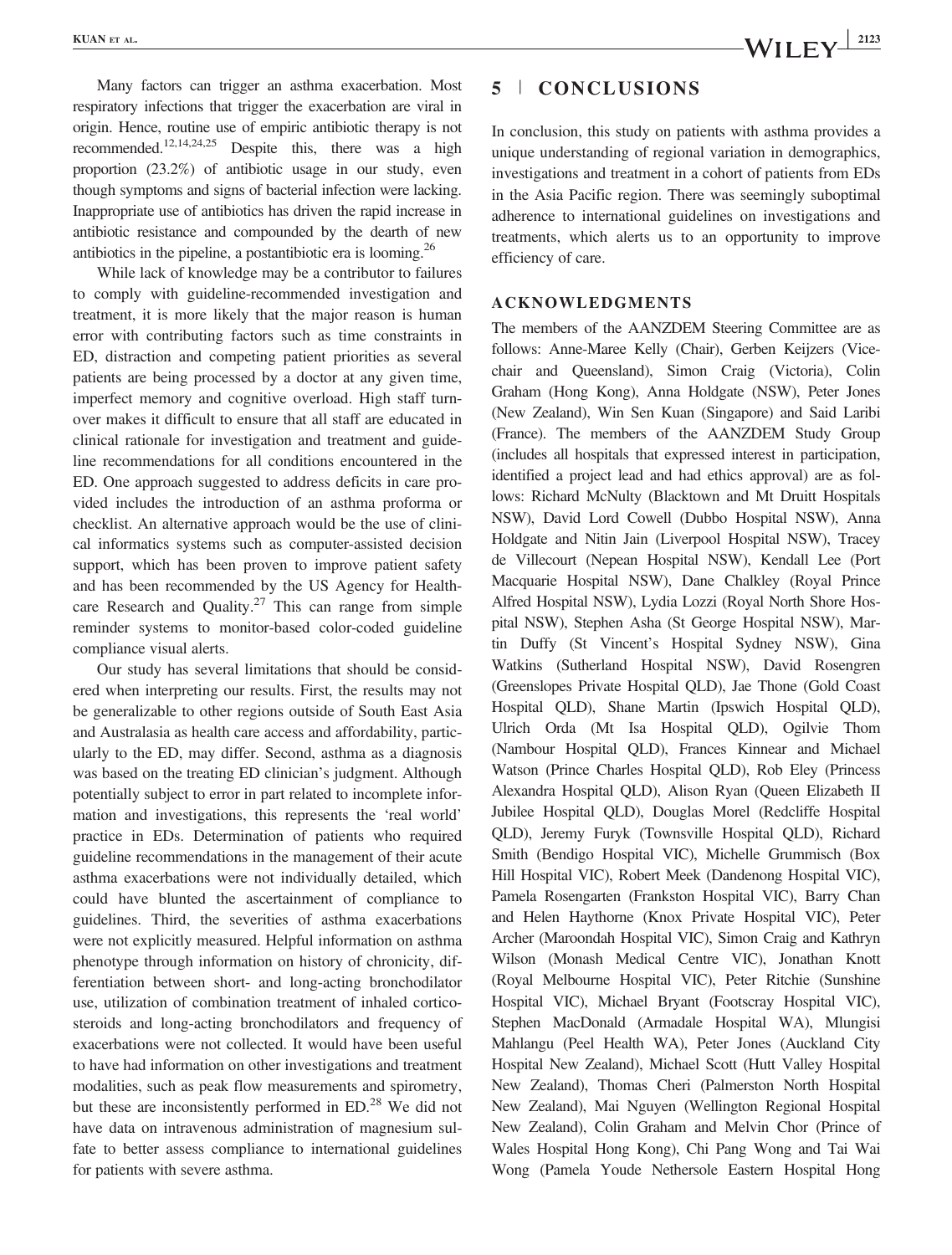# $2124$   $\bigcup$   $\bigwedge$   $\bigwedge$   $\biguparrow$   $\biguparrow$   $\bigvee$   $\bigvee$   $\bigvee$   $\bigvee$   $\bigvee$   $\bigvee$   $\bigvee$   $\bigvee$   $\bigvee$   $\bigvee$   $\bigvee$   $\bigvee$   $\bigvee$   $\bigvee$   $\bigvee$   $\bigvee$   $\bigvee$   $\bigvee$   $\bigvee$   $\bigvee$   $\bigvee$   $\bigvee$   $\bigvee$   $\bigvee$   $\bigvee$   $\bigvee$

Kong), Ling-Pong Leung (Queen Mary Hospital Hong Kong), Chan Ka Man (Tuen Mun Hospital Hong Kong), Ismail Mohd Saiboon (Hospital Universiti Kebangsaan Malaysia), Nik Hisamuddin Rahman (Hospital Universiti Sains Malaysia), Wee Yee Lee (Changi General Hospital Singapore), Francis Chun Yue Lee and Shaun Goh (Khoo Teck Puat Hospital Singapore), Win Sen Kuan (National University Hospital Singapore), Sharon Klim, Kerrie Russell and Anne-Maree Kelly (AANZDEM coordinating centre), Gerben Keijzers and Said Laribi (steering committee) and Charles Lawoko (ATN universities, statistician).

#### CONFLICT OF INTERESTS

All authors have no potential conflicts to disclose.

#### AUTHOR CONTRIBUTIONS

Study concept and design: Craig, Kelly, Keijzers, Graham, Jones, Holdgate, Laribi

Collected the data: Kuan, Craig, Keijzers, Klim, Graham, Jones

Analyzed and interpreted the data: Kuan, Craig, Kelly, Keijzers, Jones

Drafted the article: Kuan, Craig, Kelly

Critically revised the article for important intellectual content: Kuan, Craig, Kelly, Keijzers, Graham, Jones, Holdgate, Laribi

Contributed statistical expertise: Kuan, Kelly, Lawoko

Obtained funding: Kelly, Keijzers, Klim, Graham

Provided administrative and technical support: Klim

Provided study supervision: Kelly, Keijzers, Graham, Laribi

### **ETHICS**

Human research ethics approvals were obtained for all sites according to local requirements. Most jurisdictions did not require patient consent for data collection.

#### **ORCID**

Win Sen Kuan **b** <http://orcid.org/0000-0002-2134-7842> Anne-Maree Kelly **b** <http://orcid.org/0000-0002-4655-5023>

#### REFERENCES

- [1] Parshall MB, Schwartzstein RM, Adams L, et al. An official American Thoracic Society statement: update on the mechanisms, assessment, and management of dyspnea. Am J Resp Crit Care Med. 2012;185(4):435–452.
- [2] World Health Organisation. Fact Sheets, Asthma. Available at: [http://www.who.int/mediacentre/factsheets/fs307/en/.](http://www.who.int/mediacentre/factsheets/fs307/en/) Accessed May 14, 2017.
- [3] Akinbami LJ, Moorman JE, Bailey C, et al. Trends in asthma prevalence, health care use, and mortality in the United States, 2001–2010. NCHS Data Brief. 2012;94:1–98.
- [4] To T, Stanojevic S, Moores G, et al. Global asthma prevalence in adults: findings from the cross-sectional world health survey. BMC Public Health. 2012;12(1):204.
- [5] Bousquet J, Bousquet PJ, Godard P, Daures JP. The public health implications of asthma. Bull World Health Organ. 2005; 83(7):548–554.
- [6] Thompson PJ, Salvi S, Lin J, et al. Insights, attitudes and perceptions about asthma and its treatment: findings from a multinational survey of patients from 8 Asia-Pacific countries and Hong Kong. Respirology. 2013;18(6):957–967.
- [7] Larsen K, Zhu J, Feldman LY, et al. The annual September peak in asthma exacerbation rates. Still a reality? Ann Am Thorac Soc. 2016;13:231–239.
- [8] Fan J, Li S, Fan C, Bai Z, Yang K. The impact of PM2.5 on asthma emergency department visits: a systematic review and meta-analysis. Environ Sci Pollut Res Int. 2016;23(1):843–850.
- [9] Haikerwal A, Akram M, Sim MR, Meyer M, Abramson MJ, Dennekamp M. Fine particulate matter (PM2.5) exposure during a prolonged wildfire period and emergency department visits for asthma. Respirology. 2016;21(1):88–94.
- [10] To T, Zhu J, Williams DP, et al. Frequency of health service use in the year prior to asthma death. *J Asthma*. 2016;53(5): 505–509.
- [11] Ahmed AE, Al-Jahdali H, Al-Harbi A, et al. Factors associated with poor asthma control among asthmatic patient visiting emergency department. Clin Respir J. 2014;8(4):431–436.
- [12] Global Initiative for Asthma. Global Strategy for Asthma Management and Prevention; 2016. Available at: ginasthma.org. Accessed May 14, 2017.
- [13] Australian Asthma Handbook; 2016. Available at: [https://www.](https://www.asthmahandbook.org.au/acute-asthma/clinical) [asthmahandbook.org.au/acute-asthma/clinical](https://www.asthmahandbook.org.au/acute-asthma/clinical). Accessed July 12, 2017.
- [14] BTS/SIGN British Guideline on the Management of Asthma. Available at: [https://www.brit-thoracic.org.uk/standards-of-care/](https://www.brit-thoracic.org.uk/standards-of-care/guidelines/btssign-british-guideline-on-the-management-of-asthma/) [guidelines/btssign-british-guideline-on-the-management-of](https://www.brit-thoracic.org.uk/standards-of-care/guidelines/btssign-british-guideline-on-the-management-of-asthma/)[asthma/](https://www.brit-thoracic.org.uk/standards-of-care/guidelines/btssign-british-guideline-on-the-management-of-asthma/). Accessed September 5, 2017.
- [15] Kelly AM, Keijzers G, Klim S, et al. Asia, Australia and New Zealand Dyspnoea in Emergency Departments (AANZDEM) study: rationale, design and analysis. Emerg Med Australas. 2015;27(3):187–191.
- [16] STROBE Statement. Strengthening the Reporting of Observational Studies in Epidemiology. Available at: [http://www.strobe](http://www.strobe-statement.org/)[statement.org/.](http://www.strobe-statement.org/) Accessed May 14, 2017.
- [17] Johnston NW, Sears MR. Asthma exacerbations. 1: epidemiology. Thorax. 2006;61(8):722–728.
- [18] Hasegawa K, Sullivan AF, Tovar Hirashima E, et al. A multicenter observational study of US adults with acute asthma: who are the frequent users of the emergency department? J Allergy Clin Immunol Pract. 2014;2(6):733–740.
- [19] Edmonds ML, Milan SJ, Camargo CA, Jr., Pollack CV, Rowe BH. Early use of inhaled corticosteroids in the emergency department treatment of acute asthma. Cochrane Database Syst Rev. 2012;12:CD002308
- [20] National Asthma Education and Prevention Program: Expert Panel Report III: Guidelines for the Diagnosis and Management of Asthma. Available at: [https://www.nhlbi.nih.gov/health-pro/](https://www.nhlbi.nih.gov/health-pro/guidelines/current/asthma-guidelines/full-report)